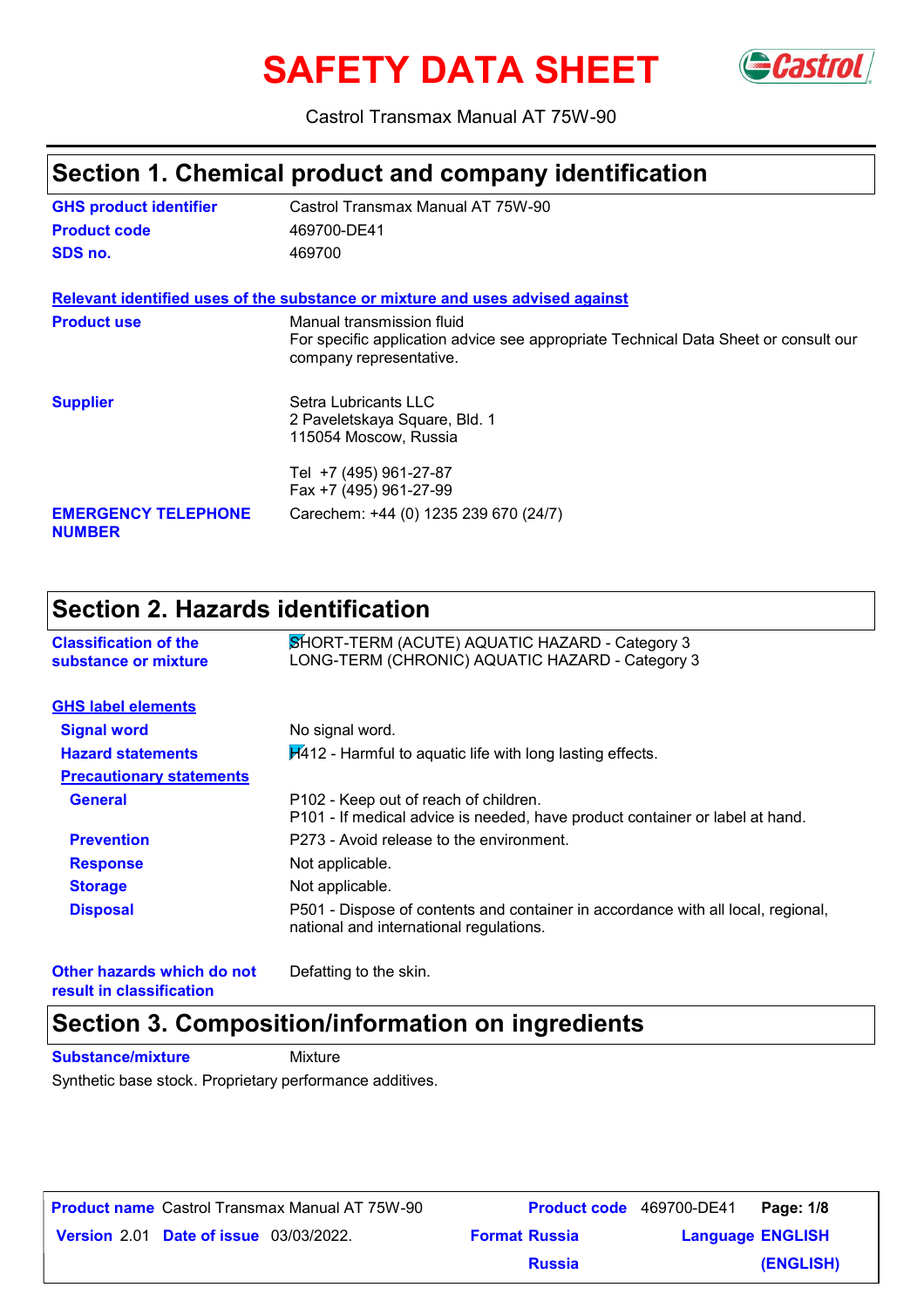## **Section 3. Composition/information on ingredients**

| <b>Ingredient name</b>                                                                                                                                 | $\frac{9}{6}$ | <b>CAS number</b> |
|--------------------------------------------------------------------------------------------------------------------------------------------------------|---------------|-------------------|
| Phosphorodithioic acid, mixed O,O-di(2-ethylhexyl, isobutyl, isopropyl)-5-<br>$(3a,4,5,6,7,7a$ -hexahydro-4,7-methano-1H-inden-5-yl) and -6-yl) esters | ึ ≤1          | 255881-94-8       |
| Amines, C12-14-tert-alkyl                                                                                                                              | <1            | 68955-53-3        |
| 1,3,4-thiadiazole-2(3H)-thione, 5-(tert-dodecyldithio)-                                                                                                | ≤1            | 73984-93-7        |
| 2,2'-(octadec-9-enylimino)bisethanol                                                                                                                   | $≤0.1$        | 25307-17-9        |

**There are no additional ingredients present which, within the current knowledge of the supplier and in the concentrations applicable, are classified as hazardous to health or the environment and hence require reporting in this section.**

**Occupational exposure limits, if available, are listed in Section 8.**

### **Section 4. First aid measures**

| <b>Description of necessary first aid measures</b> |                                                                                                                                                                                                                                                                                                |  |
|----------------------------------------------------|------------------------------------------------------------------------------------------------------------------------------------------------------------------------------------------------------------------------------------------------------------------------------------------------|--|
| <b>Inhalation</b>                                  | If inhaled, remove to fresh air. Get medical attention if symptoms occur.                                                                                                                                                                                                                      |  |
| <b>Ingestion</b>                                   | Do not induce vomiting unless directed to do so by medical personnel. Never give<br>anything by mouth to an unconscious person. If unconscious, place in recovery<br>position and get medical attention immediately. Get medical attention if adverse<br>health effects persist or are severe. |  |
| <b>Skin contact</b>                                | Wash skin thoroughly with soap and water or use recognised skin cleanser.<br>Remove contaminated clothing and shoes. Wash clothing before reuse. Clean<br>shoes thoroughly before reuse. Get medical attention if symptoms occur.                                                              |  |
| <b>Eye contact</b>                                 | In case of contact, immediately flush eyes with plenty of water for at least 15<br>minutes. Eyelids should be held away from the eyeball to ensure thorough rinsing.<br>Check for and remove any contact lenses. Get medical attention.                                                        |  |
|                                                    | Most important symptoms/effects, acute and delayed                                                                                                                                                                                                                                             |  |
|                                                    |                                                                                                                                                                                                                                                                                                |  |

See Section 11 for more detailed information on health effects and symptoms.

|                                   | Indication of immediate medical attention and special treatment needed, if necessary                                                                                        |
|-----------------------------------|-----------------------------------------------------------------------------------------------------------------------------------------------------------------------------|
| <b>Specific treatments</b>        | No specific treatment.                                                                                                                                                      |
| <b>Notes to physician</b>         | Treatment should in general be symptomatic and directed to relieving any effects.                                                                                           |
| <b>Protection of first-aiders</b> | No action shall be taken involving any personal risk or without suitable training. It<br>may be dangerous to the person providing aid to give mouth-to-mouth resuscitation. |

### **Section 5. Firefighting measures**

| <b>Extinguishing media</b>                               |                                                                                                                                                                                                                                                                                                           |
|----------------------------------------------------------|-----------------------------------------------------------------------------------------------------------------------------------------------------------------------------------------------------------------------------------------------------------------------------------------------------------|
| <b>Suitable extinguishing</b><br>media                   | Use foam or all-purpose dry chemical to extinguish.                                                                                                                                                                                                                                                       |
| <b>Unsuitable extinguishing</b><br>media                 | Do not use water jet.                                                                                                                                                                                                                                                                                     |
| <b>Specific hazards arising</b><br>from the chemical     | <b>Fire water contaminated with this material must be contained and prevented from</b><br>being discharged to any waterway, sewer or drain. In a fire or if heated, a pressure<br>increase will occur and the container may burst. This material is harmful to aquatic<br>life with long lasting effects. |
| <b>Hazardous thermal</b><br>decomposition products       | None expected.                                                                                                                                                                                                                                                                                            |
| <b>Special protective actions</b><br>for fire-fighters   | Promptly isolate the scene by removing all persons from the vicinity of the incident if<br>there is a fire. No action shall be taken involving any personal risk or without<br>suitable training.                                                                                                         |
| <b>Special protective</b><br>equipment for fire-fighters | Fire-fighters should wear positive pressure self-contained breathing apparatus<br>(SCBA) and full turnout gear.                                                                                                                                                                                           |
|                                                          |                                                                                                                                                                                                                                                                                                           |

| <b>Product name</b> Castrol Transmax Manual AT 75W-90 |                      | <b>Product code</b> 469700-DE41 | Page: 2/8 |
|-------------------------------------------------------|----------------------|---------------------------------|-----------|
| <b>Version 2.01 Date of issue 03/03/2022.</b>         | <b>Format Russia</b> | <b>Language ENGLISH</b>         |           |
|                                                       | <b>Russia</b>        |                                 | (ENGLISH) |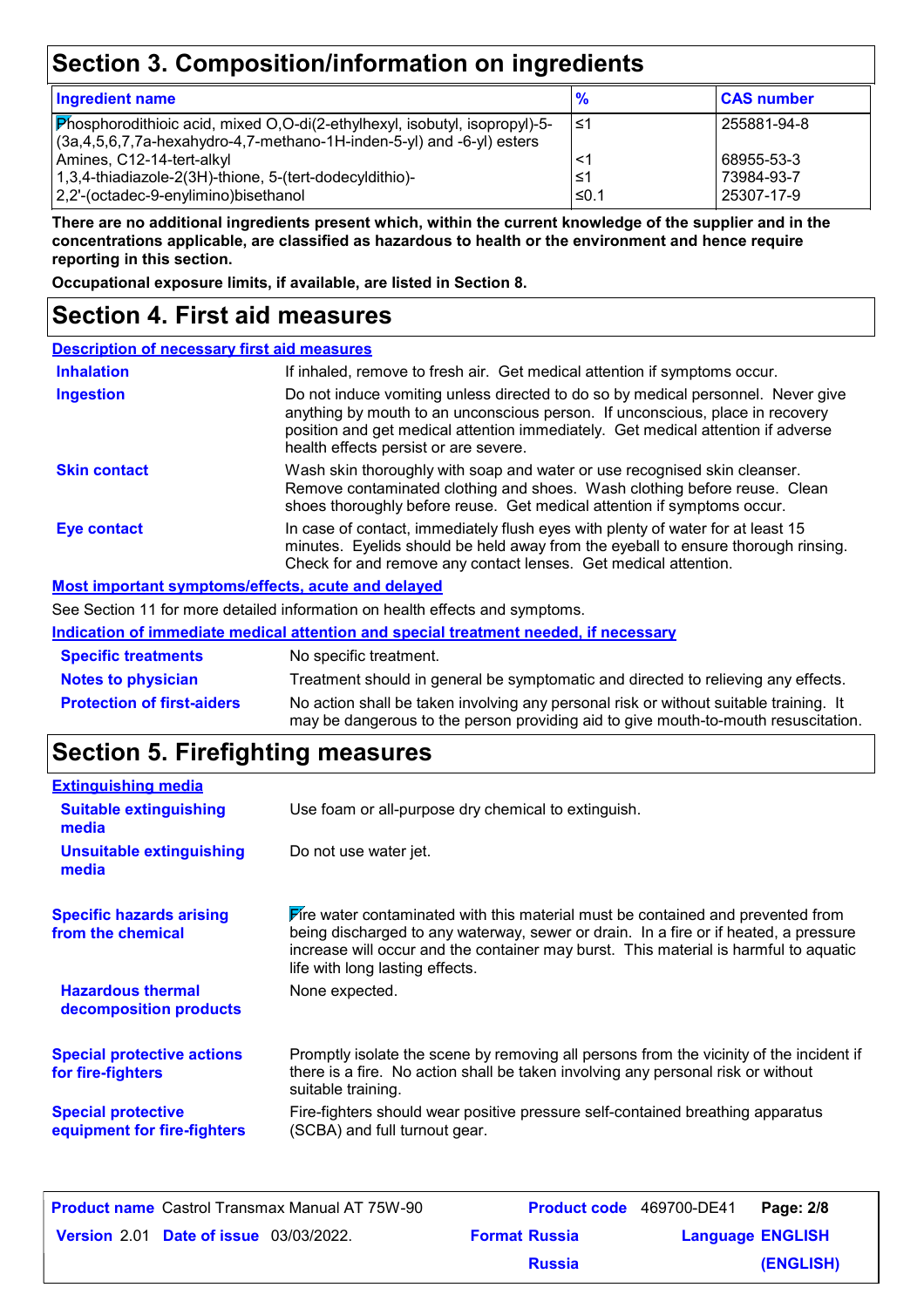### **Section 6. Accidental release measures**

|                                  | Personal precautions, protective equipment and emergency procedures                                                                                                                                                                                                                                                                                                                                                                  |
|----------------------------------|--------------------------------------------------------------------------------------------------------------------------------------------------------------------------------------------------------------------------------------------------------------------------------------------------------------------------------------------------------------------------------------------------------------------------------------|
| For non-emergency<br>personnel   | No action shall be taken involving any personal risk or without suitable training.<br>Evacuate surrounding areas. Keep unnecessary and unprotected personnel from<br>entering. Do not touch or walk through spilt material. Avoid breathing vapour or<br>mist. Provide adequate ventilation. Put on appropriate personal protective<br>equipment. Floors may be slippery; use care to avoid falling. Contact emergency<br>personnel. |
| For emergency responders         | Entry into a confined space or poorly ventilated area contaminated with vapour, mist<br>or fume is extremely hazardous without the correct respiratory protective equipment<br>and a safe system of work. Wear self-contained breathing apparatus. Wear a<br>suitable chemical protective suit. Chemical resistant boots. See also the<br>information in "For non-emergency personnel".                                              |
| <b>Environmental precautions</b> | Avoid dispersal of spilt material and runoff and contact with soil, waterways, drains<br>and sewers. Inform the relevant authorities if the product has caused environmental<br>pollution (sewers, waterways, soil or air). Water polluting material. May be harmful<br>to the environment if released in large quantities.                                                                                                          |

#### **Methods and material for containment and cleaning up**

| <b>Small spill</b> | Stop leak if without risk. Move containers from spill area. Absorb with an inert<br>material and place in an appropriate waste disposal container. Dispose of via a<br>licensed waste disposal contractor.                                                                                                                                                                                                                                                                                                               |
|--------------------|--------------------------------------------------------------------------------------------------------------------------------------------------------------------------------------------------------------------------------------------------------------------------------------------------------------------------------------------------------------------------------------------------------------------------------------------------------------------------------------------------------------------------|
| <b>Large spill</b> | Stop leak if without risk. Move containers from spill area. Approach the release<br>from upwind. Prevent entry into sewers, water courses, basements or confined<br>areas. Contain and collect spillage with non-combustible, absorbent material e.g.<br>sand, earth, vermiculite or diatomaceous earth and place in container for disposal<br>according to local regulations. Contaminated absorbent material may pose the<br>same hazard as the spilt product. Dispose of via a licensed waste disposal<br>contractor. |

## **Section 7. Handling and storage**

| <b>Precautions for safe handling</b>                                             |                                                                                                                                                                                                                                                                                                                                                                                                                                                                                                                                                                                                |
|----------------------------------------------------------------------------------|------------------------------------------------------------------------------------------------------------------------------------------------------------------------------------------------------------------------------------------------------------------------------------------------------------------------------------------------------------------------------------------------------------------------------------------------------------------------------------------------------------------------------------------------------------------------------------------------|
| <b>Protective measures</b>                                                       | Put on appropriate personal protective equipment (see Section 8). Do not ingest.<br>Avoid contact with eyes, skin and clothing. Avoid breathing vapour or mist. Keep in<br>the original container or an approved alternative made from a compatible material,<br>kept tightly closed when not in use. Empty containers retain product residue and<br>can be hazardous. Do not reuse container. Avoid contact of spilt material and<br>runoff with soil and surface waterways.                                                                                                                  |
| <b>Advice on general</b><br>occupational hygiene                                 | Eating, drinking and smoking should be prohibited in areas where this material is<br>handled, stored and processed. Wash thoroughly after handling. Remove<br>contaminated clothing and protective equipment before entering eating areas. See<br>also Section 8 for additional information on hygiene measures.                                                                                                                                                                                                                                                                               |
| <b>Conditions for safe storage,</b><br>including any<br><b>incompatibilities</b> | Store in accordance with local regulations. Store in original container protected<br>from direct sunlight in a dry, cool and well-ventilated area, away from incompatible<br>materials (see Section 10) and food and drink. Keep container tightly closed and<br>sealed until ready for use. Store and use only in equipment/containers designed for<br>use with this product. Containers that have been opened must be carefully resealed<br>and kept upright to prevent leakage. Do not store in unlabelled containers. Use<br>appropriate containment to avoid environmental contamination. |
| <b>Not suitable</b>                                                              | Prolonged exposure to elevated temperature.                                                                                                                                                                                                                                                                                                                                                                                                                                                                                                                                                    |

| <b>Product name</b> Castrol Transmax Manual AT 75W-90 |                      | Product code 469700-DE41 | Page: 3/8 |
|-------------------------------------------------------|----------------------|--------------------------|-----------|
| <b>Version 2.01 Date of issue 03/03/2022.</b>         | <b>Format Russia</b> | <b>Language ENGLISH</b>  |           |
|                                                       | <b>Russia</b>        |                          | (ENGLISH) |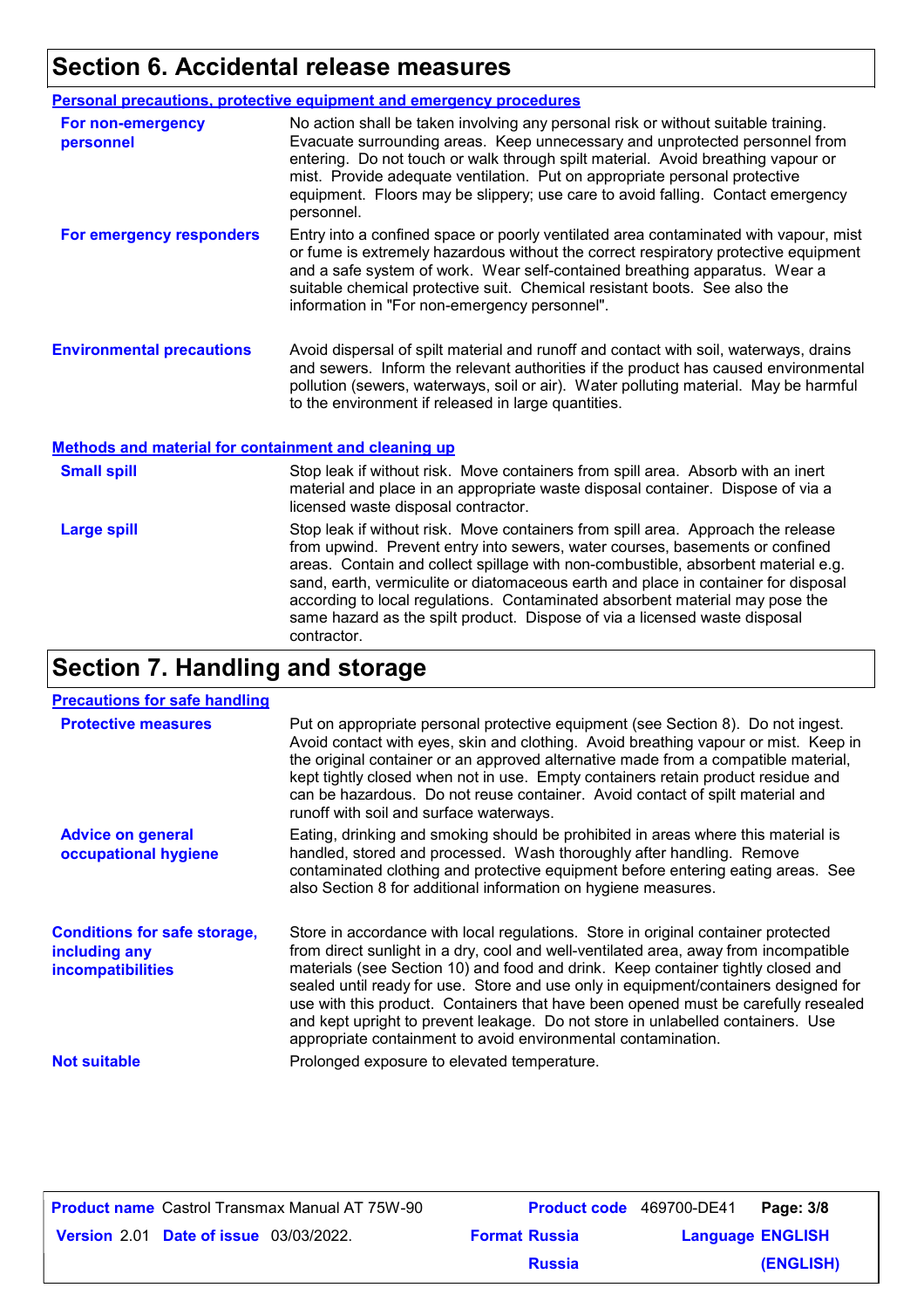## **Section 8. Exposure controls/personal protection**

### **Control parameters**

### **Occupational exposure limits**

None.

| <b>Appropriate engineering</b><br>controls | Provide exhaust ventilation or other engineering controls to keep the relevant<br>airborne concentrations below their respective occupational exposure limits.<br>All activities involving chemicals should be assessed for their risks to health, to<br>ensure exposures are adequately controlled. Personal protective equipment should<br>only be considered after other forms of control measures (e.g. engineering controls)<br>have been suitably evaluated. Personal protective equipment should conform to<br>appropriate standards, be suitable for use, be kept in good condition and properly<br>maintained.<br>Your supplier of personal protective equipment should be consulted for advice on<br>selection and appropriate standards. For further information contact your national<br>organisation for standards.<br>The final choice of protective equipment will depend upon a risk assessment. It is<br>important to ensure that all items of personal protective equipment are compatible. |
|--------------------------------------------|---------------------------------------------------------------------------------------------------------------------------------------------------------------------------------------------------------------------------------------------------------------------------------------------------------------------------------------------------------------------------------------------------------------------------------------------------------------------------------------------------------------------------------------------------------------------------------------------------------------------------------------------------------------------------------------------------------------------------------------------------------------------------------------------------------------------------------------------------------------------------------------------------------------------------------------------------------------------------------------------------------------|
| <b>Environmental exposure</b><br>controls  | Emissions from ventilation or work process equipment should be checked to ensure<br>they comply with the requirements of environmental protection legislation. In some<br>cases, fume scrubbers, filters or engineering modifications to the process<br>equipment will be necessary to reduce emissions to acceptable levels.                                                                                                                                                                                                                                                                                                                                                                                                                                                                                                                                                                                                                                                                                 |
| <b>Individual protection measures</b>      |                                                                                                                                                                                                                                                                                                                                                                                                                                                                                                                                                                                                                                                                                                                                                                                                                                                                                                                                                                                                               |
| <b>Hygiene measures</b>                    | Wash hands, forearms and face thoroughly after handling chemical products, before<br>eating, smoking and using the lavatory and at the end of the working period.<br>Appropriate techniques should be used to remove potentially contaminated clothing.<br>Wash contaminated clothing before reusing. Ensure that eyewash stations and<br>safety showers are close to the workstation location.                                                                                                                                                                                                                                                                                                                                                                                                                                                                                                                                                                                                               |
| <b>Eye/face protection</b>                 | Safety glasses with side shields.                                                                                                                                                                                                                                                                                                                                                                                                                                                                                                                                                                                                                                                                                                                                                                                                                                                                                                                                                                             |
| <b>Skin protection</b>                     |                                                                                                                                                                                                                                                                                                                                                                                                                                                                                                                                                                                                                                                                                                                                                                                                                                                                                                                                                                                                               |
| <b>Hand protection</b>                     | Wear protective gloves if prolonged or repeated contact is likely. Wear chemical<br>resistant gloves. Recommended: Nitrile gloves. The correct choice of protective<br>gloves depends upon the chemicals being handled, the conditions of work and use,<br>and the condition of the gloves (even the best chemically resistant glove will break<br>down after repeated chemical exposures). Most gloves provide only a short time of<br>protection before they must be discarded and replaced. Because specific work<br>environments and material handling practices vary, safety procedures should be<br>developed for each intended application. Gloves should therefore be chosen in<br>consultation with the supplier/manufacturer and with a full assessment of the<br>working conditions.                                                                                                                                                                                                               |
| <b>Body protection</b>                     | Use of protective clothing is good industrial practice.<br>Personal protective equipment for the body should be selected based on the task<br>being performed and the risks involved and should be approved by a specialist<br>before handling this product.<br>Cotton or polyester/cotton overalls will only provide protection against light<br>superficial contamination that will not soak through to the skin. Overalls should be<br>laundered on a regular basis. When the risk of skin exposure is high (e.g. when<br>cleaning up spillages or if there is a risk of splashing) then chemical resistant aprons<br>and/or impervious chemical suits and boots will be required.                                                                                                                                                                                                                                                                                                                         |
| <b>Respiratory protection</b>              | In case of insufficient ventilation, wear suitable respiratory equipment.<br>The correct choice of respiratory protection depends upon the chemicals being<br>handled, the conditions of work and use, and the condition of the respiratory<br>equipment. Safety procedures should be developed for each intended application.<br>Respiratory protection equipment should therefore be chosen in consultation with<br>the supplier/manufacturer and with a full assessment of the working conditions.                                                                                                                                                                                                                                                                                                                                                                                                                                                                                                         |

| <b>Product name</b> Castrol Transmax Manual AT 75W-90 |                      | <b>Product code</b> 469700-DE41 Page: 4/8 |                         |           |
|-------------------------------------------------------|----------------------|-------------------------------------------|-------------------------|-----------|
| <b>Version 2.01 Date of issue 03/03/2022.</b>         | <b>Format Russia</b> |                                           | <b>Language ENGLISH</b> |           |
|                                                       |                      | <b>Russia</b>                             |                         | (ENGLISH) |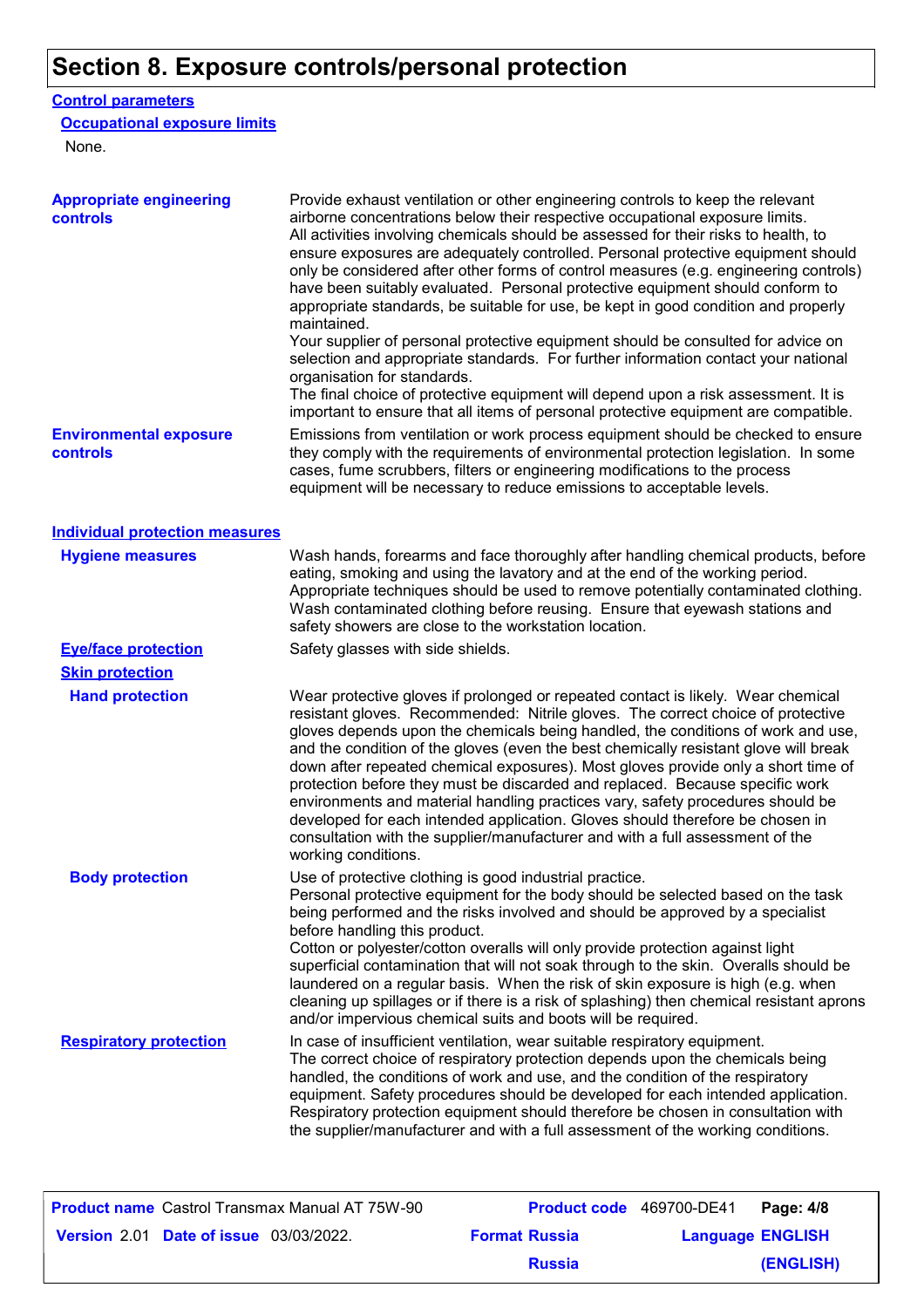### **Section 9. Physical and chemical properties**

The conditions of measurement of all properties are at standard temperature and pressure unless otherwise indicated.

| <b>Appearance</b>                                                 |                                                                      |
|-------------------------------------------------------------------|----------------------------------------------------------------------|
| <b>Physical state</b>                                             | Liquid.                                                              |
| <b>Colour</b>                                                     | Yellow. [Light]                                                      |
| <b>Odour</b>                                                      | Not available.                                                       |
| <b>Odour threshold</b>                                            | Not available.                                                       |
| рH                                                                | Not applicable.                                                      |
| <b>Melting point</b>                                              | Not available.                                                       |
| <b>Boiling point, initial boiling</b><br>point, and boiling range | Not available.                                                       |
| <b>Flash point</b>                                                | Open cup: 223°C (433.4°F) [Cleveland]                                |
| <b>Evaporation rate</b>                                           | Not available.                                                       |
| <b>Flammability</b>                                               | Not applicable. Based on - Physical state                            |
| <b>Lower and upper explosion</b><br>limit/flammability limit      | Not available.                                                       |
| <b>Vapour pressure</b>                                            | Not available.                                                       |
| <b>Relative vapour density</b>                                    | Not available.                                                       |
| <b>Relative density</b>                                           | Not available.                                                       |
| <b>Density</b>                                                    | <1000 kg/m <sup>3</sup> (<1 g/cm <sup>3</sup> ) at 15 <sup>°</sup> C |
| <b>Solubility</b>                                                 | insoluble in water.                                                  |
| <b>Partition coefficient: n-</b><br>octanol/water                 | Not applicable.                                                      |
| <b>Auto-ignition temperature</b>                                  | Not available.                                                       |
| <b>Decomposition temperature</b>                                  | Not available.                                                       |
| <b>Viscosity</b>                                                  | Kinematic: $96.5$ mm <sup>2</sup> /s ( $96.5$ cSt) at $40^{\circ}$ C |
| <b>Particle characteristics</b>                                   |                                                                      |
| <b>Median particle size</b>                                       | Not applicable.                                                      |

## **Section 10. Stability and reactivity**

| <b>Reactivity</b>                                   | No specific test data available for this product. Refer to Conditions to avoid and<br>Incompatible materials for additional information.                                   |
|-----------------------------------------------------|----------------------------------------------------------------------------------------------------------------------------------------------------------------------------|
| <b>Chemical stability</b>                           | The product is stable.                                                                                                                                                     |
| <b>Possibility of hazardous</b><br><b>reactions</b> | Under normal conditions of storage and use, hazardous reactions will not occur.<br>Under normal conditions of storage and use, hazardous polymerisation will not<br>occur. |
| <b>Conditions to avoid</b>                          | Avoid all possible sources of ignition (spark or flame).                                                                                                                   |
| Incompatible materials                              | Reactive or incompatible with the following materials: oxidising materials.                                                                                                |
| <b>Hazardous decomposition</b><br>products          | Under normal conditions of storage and use, hazardous decomposition products<br>should not be produced.                                                                    |

|                                               | <b>Product name</b> Castrol Transmax Manual AT 75W-90 |                      | <b>Product code</b> 469700-DE41 | Page: 5/8 |
|-----------------------------------------------|-------------------------------------------------------|----------------------|---------------------------------|-----------|
| <b>Version 2.01 Date of issue 03/03/2022.</b> |                                                       | <b>Format Russia</b> | <b>Language ENGLISH</b>         |           |
|                                               |                                                       | <b>Russia</b>        |                                 | (ENGLISH) |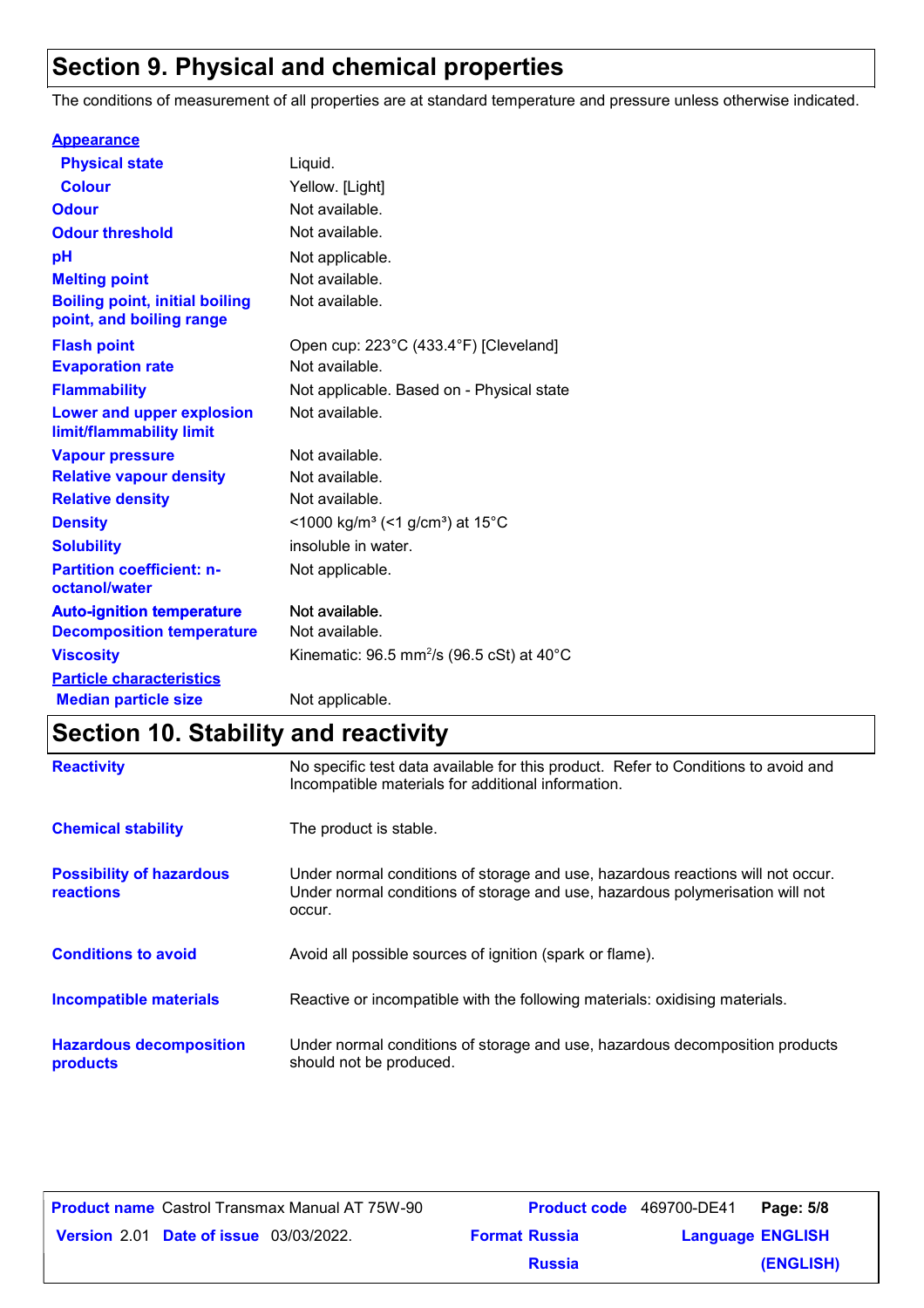### **Section 11. Toxicological information**

#### **Information on toxicological effects**

| <b>Information on likely routes</b><br>of exposure | Routes of entry anticipated: Dermal, Inhalation.                                                                            |
|----------------------------------------------------|-----------------------------------------------------------------------------------------------------------------------------|
| <b>Potential acute health effects</b>              |                                                                                                                             |
| <b>Eye contact</b>                                 | No known significant effects or critical hazards.                                                                           |
| <b>Inhalation</b>                                  | Vapour inhalation under ambient conditions is not normally a problem due to low<br>vapour pressure.                         |
| <b>Skin contact</b>                                | Defatting to the skin. May cause skin dryness and irritation.                                                               |
| <b>Ingestion</b>                                   | No known significant effects or critical hazards.                                                                           |
|                                                    | <b>Symptoms related to the physical, chemical and toxicological characteristics</b>                                         |
| <b>Eye contact</b>                                 | No specific data.                                                                                                           |
| <b>Inhalation</b>                                  | May be harmful by inhalation if exposure to vapour, mists or fumes resulting from<br>thermal decomposition products occurs. |
| <b>Skin contact</b>                                | Adverse symptoms may include the following:<br>irritation<br>dryness<br>cracking                                            |
| <b>Ingestion</b>                                   | No specific data.                                                                                                           |
|                                                    | Delayed and immediate effects as well as chronic effects from short and long-term exposure                                  |
| <b>Eye contact</b>                                 | Potential risk of transient stinging or redness if accidental eye contact occurs.                                           |
| <b>Inhalation</b>                                  | Overexposure to the inhalation of airborne droplets or aerosols may cause irritation<br>of the respiratory tract.           |
| <b>Skin contact</b>                                | Prolonged or repeated contact can defat the skin and lead to irritation, cracking and/<br>or dermatitis.                    |
| <b>Ingestion</b>                                   | Ingestion of large quantities may cause nausea and diarrhoea.                                                               |
| <b>Potential chronic health effects</b>            |                                                                                                                             |
| <b>General</b>                                     | No known significant effects or critical hazards.                                                                           |
| <b>Carcinogenicity</b>                             | No known significant effects or critical hazards.                                                                           |
| <b>Mutagenicity</b>                                | No known significant effects or critical hazards.                                                                           |
| <b>Teratogenicity</b>                              | No known significant effects or critical hazards.                                                                           |
| <b>Developmental effects</b>                       | No known significant effects or critical hazards.                                                                           |
| <b>Fertility effects</b>                           | No known significant effects or critical hazards.                                                                           |

### **Section 12. Ecological information**

**Environmental effects** This material is harmful to aquatic life with long lasting effects.

#### **Persistence and degradability**

Not expected to be rapidly degradable.

#### **Bioaccumulative potential**

This product is not expected to bioaccumulate through food chains in the environment.

#### **Mobility in soil**

**Date of issue** 03/03/2022. **Version** 2.01 **Format Russia Language Product name** Castrol Transmax Manual AT 75W-90 **Product code** 469700-DE41 **Page: 6/8** | **Language ENGLISH (ENGLISH) Product code** 469700-DE41 **Page: 6/8 Russia**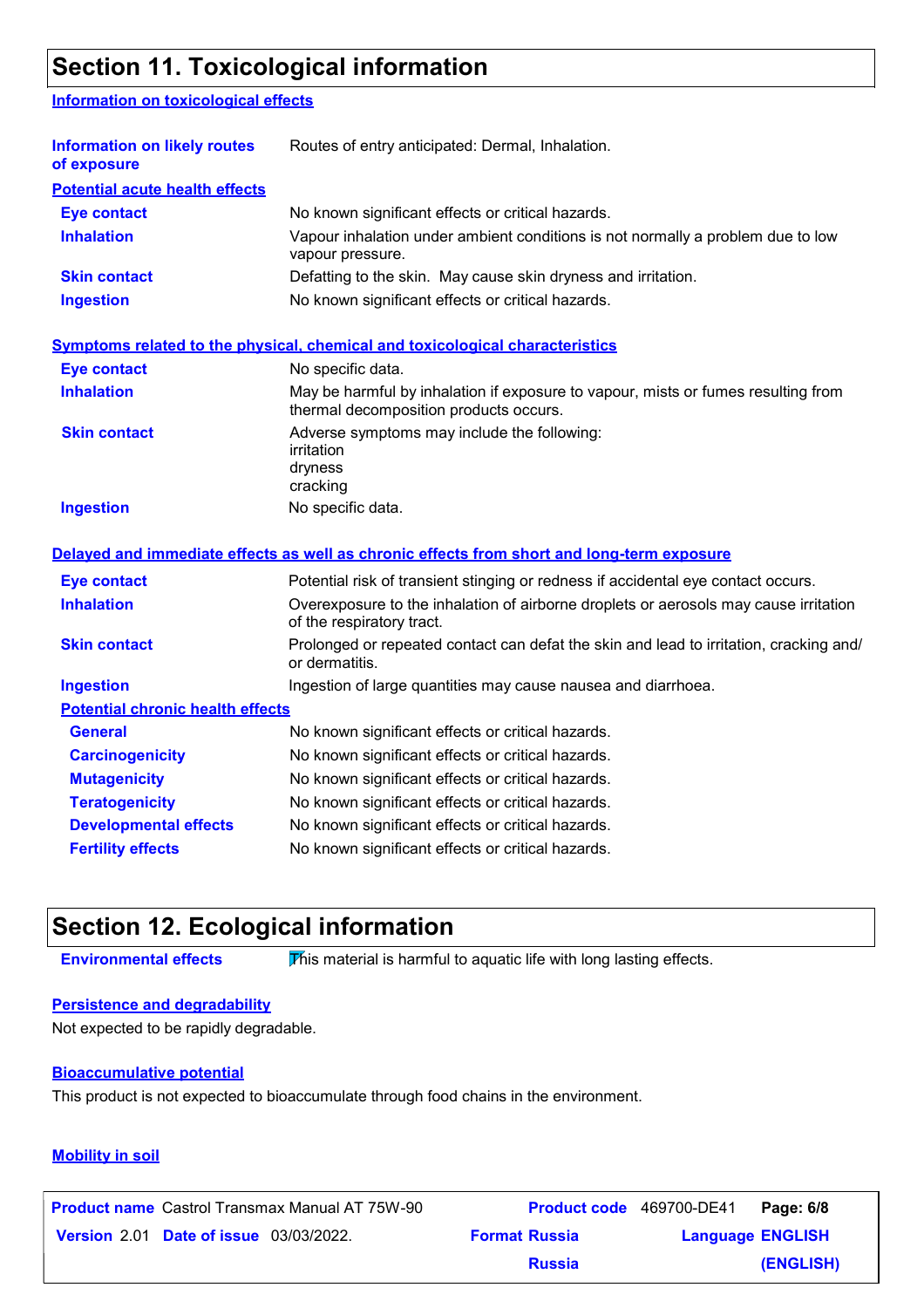### **Section 12. Ecological information**

**Mobility** Spillages may penetrate the soil causing ground water contamination.

**Other ecological information** Spills may form a film on water surfaces causing physical damage to organisms. Oxygen transfer could also be impaired.

### **Section 13. Disposal considerations**

The generation of waste should be avoided or minimised wherever possible. Significant quantities of waste product residues should not be disposed of via the foul sewer but processed in a suitable effluent treatment plant. Dispose of surplus and non-recyclable products via a licensed waste disposal contractor. Disposal of this product, solutions and any by-products should at all times comply with the requirements of environmental protection and waste disposal legislation and any regional local authority requirements. Waste packaging should be recycled. Incineration or landfill should only be considered when recycling is not feasible. This material and its container must be disposed of in a safe way. Care should be taken when handling emptied containers that have not been cleaned or rinsed out. Empty containers or liners may retain some product residues. Avoid dispersal of spilt material and runoff and contact with soil, waterways, drains and sewers. **Disposal methods**

### **Section 14. Transport information**

|                                      | <b>IMDG</b>    | <b>IATA</b>              |
|--------------------------------------|----------------|--------------------------|
| <b>UN number</b>                     | Not regulated. | Not regulated.           |
| <b>UN proper</b><br>shipping name    | $\sim$         | ٠                        |
| <b>Transport hazard</b><br>class(es) | $\blacksquare$ | ٠                        |
| <b>Packing group</b>                 | $\blacksquare$ | $\overline{\phantom{a}}$ |
| <b>Environmental</b><br>hazards      | No.            | No.                      |
| <b>Additional</b><br>information     | -              |                          |

**Special precautions for user** Not available.

### **Section 15. Regulatory information**

#### **Regulation according to other foreign laws**

| <b>REACH Status</b>                         | The company, as identified in Section 1, sells this product in the EU in compliance<br>with the current requirements of REACH. |
|---------------------------------------------|--------------------------------------------------------------------------------------------------------------------------------|
| <b>United States inventory</b><br>(TSCA 8b) | Not determined.                                                                                                                |
| <b>Australia inventory (AIIC)</b>           | All components are listed or exempted.                                                                                         |
| <b>Canada inventory</b>                     | All components are listed or exempted.                                                                                         |
| <b>China inventory (IECSC)</b>              | All components are listed or exempted.                                                                                         |
| <b>Japan inventory (CSCL)</b>               | At least one component is not listed.                                                                                          |
| <b>Korea inventory (KECI)</b>               | All components are listed or exempted.                                                                                         |
|                                             |                                                                                                                                |

| <b>Product name</b> Castrol Transmax Manual AT 75W-90 |                      | <b>Product code</b> 469700-DE41 | Page: 7/8 |
|-------------------------------------------------------|----------------------|---------------------------------|-----------|
| <b>Version 2.01 Date of issue 03/03/2022.</b>         | <b>Format Russia</b> | <b>Language ENGLISH</b>         |           |
|                                                       | <b>Russia</b>        |                                 | (ENGLISH) |